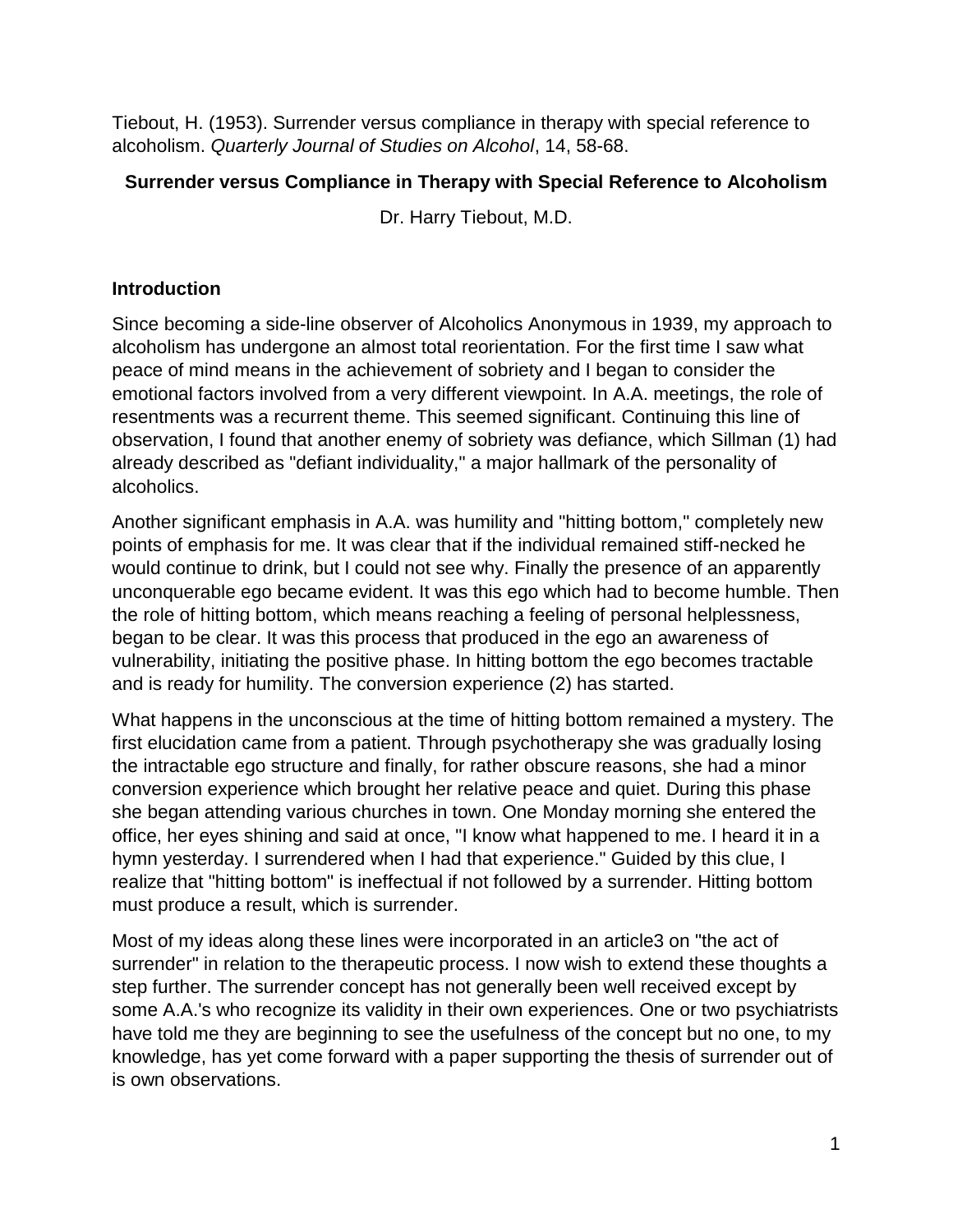One reason for this lag is the resistance to the idea of surrender. It seems too completely defeatist. Were I writing that article now I would change it in this respect so as to discuss the term surrender in linkage with other, less to-be-shunned concepts. But those links were discovered only later.

In the article on surrender, I said: "One fact must be kept in mind, namely the need to distinguish between submission and surrender. In submission, an individual accepts reality consciously but not unconsciously. He accepts as a practical fact that he cannot at that moment conquer reality, but lurking in his unconscious is the feeling, 'There'll come a day' -- which implies no real acceptance and demonstrates conclusively that the struggle is still going on. With submission, which at best is a superficial yielding, tension continues. When, on the other hand, the ability to accept reality functions on the unconscious level, there is no residual battle, and relaxation ensues with freedom from strain and conflict. In fact, it is perfectly possible to ascertain to what extent the acceptance of reality is on the unconscious level by the degree of relaxation which develops. The greater the relaxation, the greater is the inner acceptance of reality."

### **Understanding Acceptance**

In that paragraph the words "accept" and "acceptance" are each used three times. I saw at the time that surrender leads to acceptance. What I failed to see and emphasize was the very important relationship between surrender and the capacity for acceptance.

I propose, therefore, first, to consider acceptance as a human capacity, and second, to discuss the blocks to the development of acceptance. The importance of acceptance is widely recognized although often only by indirection. Sometimes the necessity for acceptance is bluntly stated, as in Grayson's (4) recent article on the role of "acceptance" in physical rehabilitation. Grayson reports his discovery that the individual who needs rehabilitation remains a poor prospect until he finally accepts his need for the rehabilitating procedures. More often the concept of acceptance is dragged in by the heels with little or no recognition that acceptance itself is a major psychological step. Two recent illustrations are worthy of mention. In a summarizing article on Alcoholics Anonymous, in the Connecticut Review on Alcoholism (5), the following statements appear: "He does not have to fight against ideas which come from this group, he can accept them. " Thus the idea that he is an alcoholic is acceptable when coming from this group. The need to avoid the 'first drink' is accepted." Certainly the need for acceptance is unequivocally stated. And the following statement is from Kubie's (6) book: "The man who is normal can accept the guidance of reason, reality and common sense" The word "accept" is scattered throughout the pages of the book but the question of acceptance is never raised-as if it were something that needs no discussion.

The first of the Alcoholics Anonymous twelve steps reads: "We admitted we were powerless over alcohol -- that our lives had become unmanageable." The second word is "admitted," which in many ways is a blood brother of acceptance although many an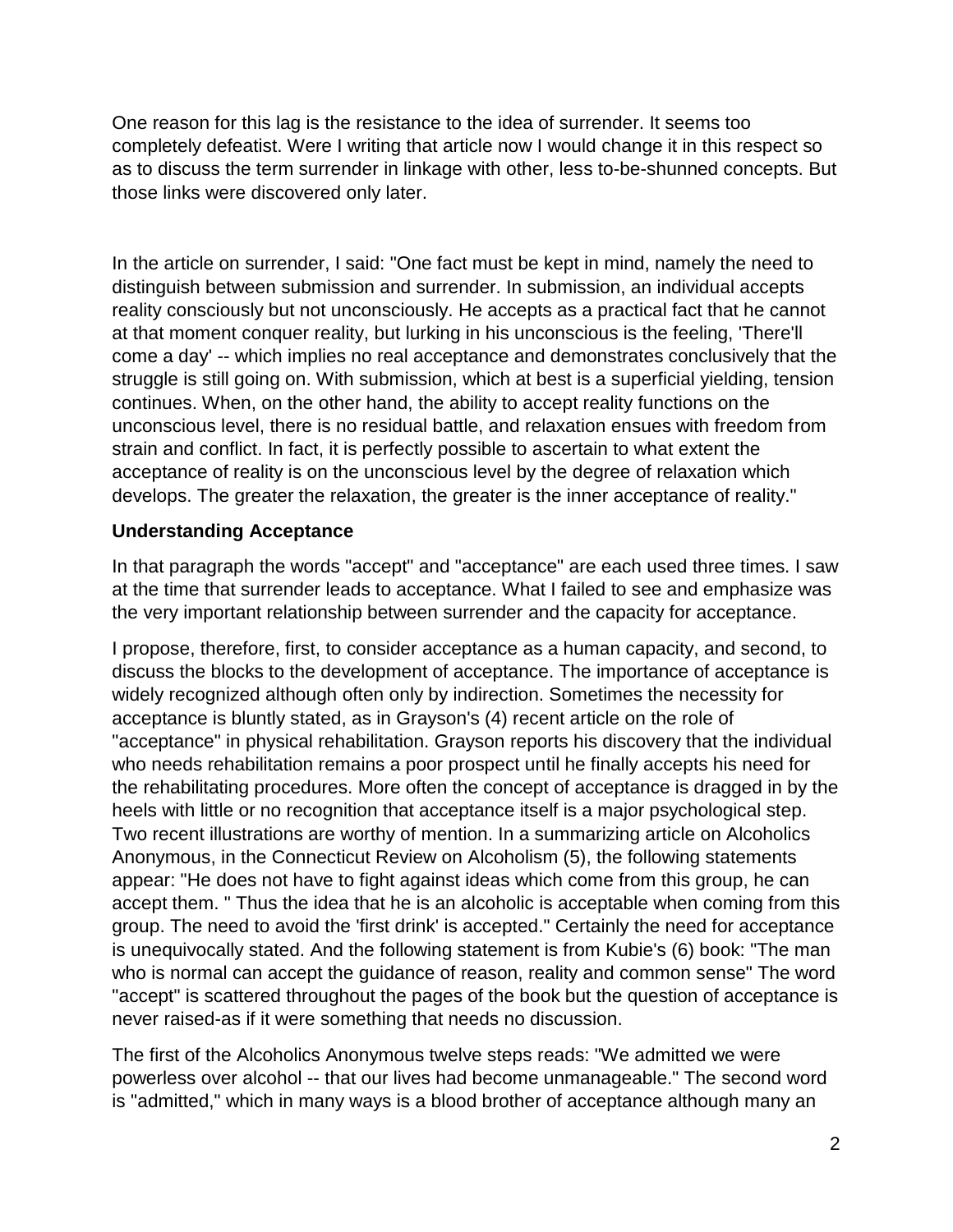A.A. meeting has been devoted to quibbling about the difference between admit and accept. Time and again slips are explained on the basis that the one who slips has not truly accepted his alcoholism.

The word "accept", thus, appears quite regularly in speech and writing but never is there much discussion of how acceptance comes about. The usual explanation is that, if the doctor is accepting, the patient will be so too; in case of failure, the therapist is held responsible, just as parents are for their children. To suppose that acceptance is caught by contagion is a pretty thought. It is not, however, likely to stimulate much understanding of individual psychodynamics. It is not enough merely to point the finger elsewhere.

There is need, therefore, to discuss the dynamics of acceptance in the individual. Acceptance appears to be a state of mind in which the individual accepts rather than rejects or resists: he is able to take things in, to go along with, to cooperate, to be receptive. Contrariwise, he is not argumentative, quarrelsome, irritable or contentious. For the time being, at any rate, the hostile, negative, aggressive elements are in abeyance, and we have a much pleasanter human being to deal with. Acceptance as a state of mind has many highly admirable qualities as well as useful ones. Some measure of it is greatly to be desired. Its attainment as an inner state of mind is never easy.

It is necessary to point out that no one can tell himself or force himself wholeheartedly to accept anything. One must have a feeling -conviction -otherwise' the acceptance is not wholehearted but halfhearted with a large element of lip service. There is a string of words which describe halfhearted acceptance: submission, resignation, yielding, compliance, acknowledgment, concession, and so forth. With each of these words there is a feeling of reservation, a tug in the direction of nonacceptance.

Most people regard nonacceptance as a sign of willful refusal; this bypasses all current knowledge of the unconscious elements in resistance and will power. Others, better informed about those attributes, avoid the use of such a phrase as willful refusal. They know that it is largely unconscious attitudes and feelings that determine the conscious thinking and hence do not suppose that resistance can be given up by an act of will on the part of the conscious mind.

### **Acceptance: A Step beyond Recognition**

Those who recognize the role of unconscious forces then take a curious next step: They talk about undermining the resistance by uncovering the reasons for the particular series of resistance, as if the unconscious mind must then accept those reasons-a non sequitur. It is one thing to see reasons and quite another thing to behave with corresponding rationality. One patient neatly punctured this assumption. After 8 years of analysis with four therapists of different schools, he began to get some inkling of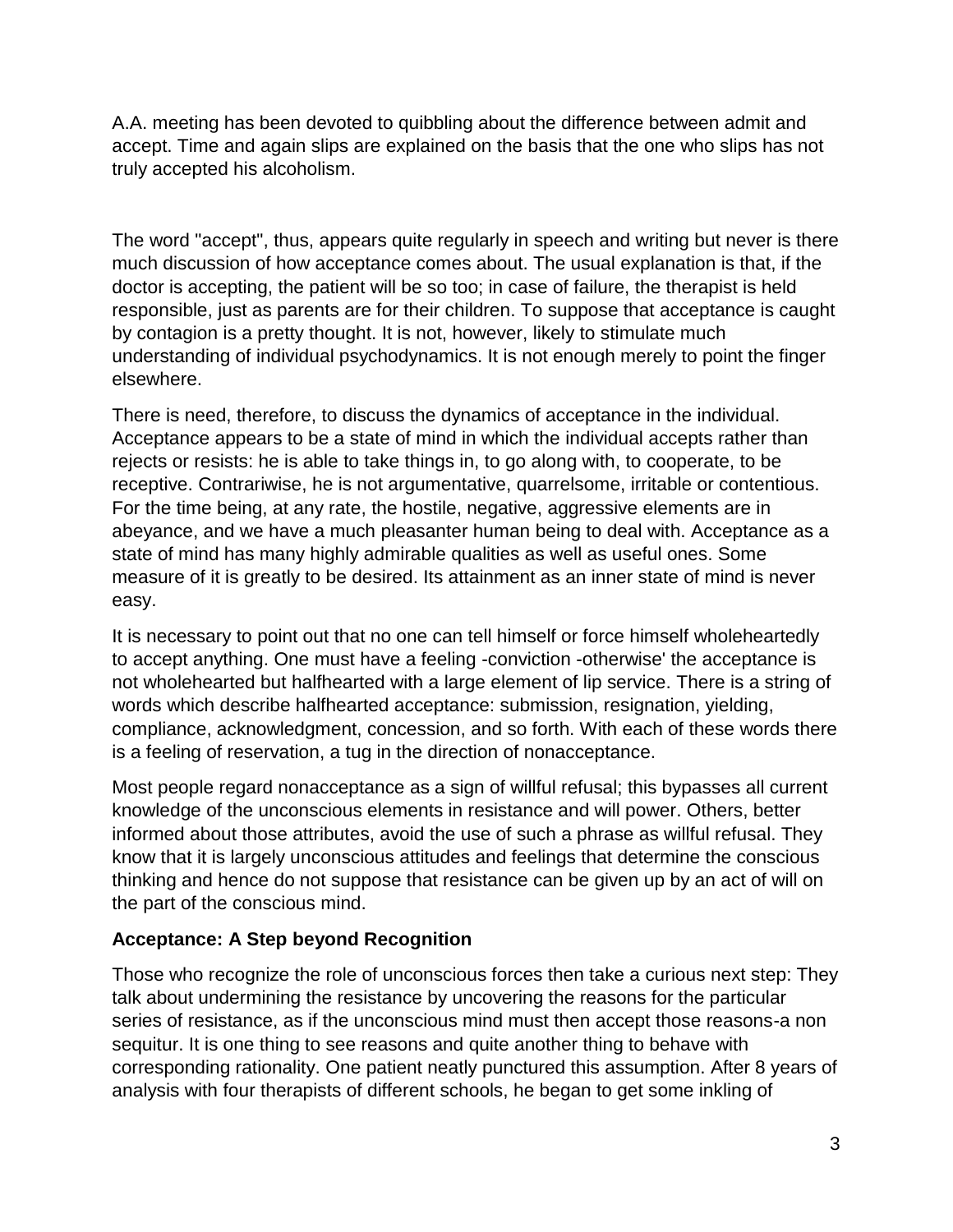acceptance as a state of mind which he sadly lacked. Finally, in a burst of awareness, he remarked, "I know all the reasons but I don't know how to be reasonable." That statement aptly summed up his predicament. His logical mind could perceive and believe all the factors underlying his difficulties but he remained cantankerous and unreasonable as far as his feeling life was concerned. In his head, or conscious mind, he could "accept" the explanations but deep inside where the heart, or the unconscious, operates there was no feeling of acceptance. That capacity still had to be developed. Uncovering reasons for behavior, no matter how convincing, does not and cannot insure acceptance of those reasons. Acceptance is a step beyond recognition, a further operation in the process of therapy. Many therapists have failed to discern this twostage process. The clue was my patient's use of the word "reasonable." He could have said, with accuracy, "reasonable and accepting," because he was beginning to appreciate the fact that one's frame of mind governs one's response to things that are reasonable or, for that matter, unreasonable.

What was not clearly appreciated is the fact that a state of reasonableness or acceptance or receptivity has an emotional origin which rises from exactly the same source as does the resistance and the forces which predominantly contribute to our being willing, namely, the unconscious. Unless the unconscious has within it the capacity to accept, the conscious mind can only tell itself that it should accept but by so doing it cannot bring about acceptance in the unconscious which continues with its own non-accepting and resenting attitudes. The result is a house divided against itself: the conscious mind sees all the reasons for acceptance while the unconscious mind says, "But I won't accept!" Wholehearted acceptance under such conditions is impossible. Experience has proved that in the alcoholic a halfhearted reaction does not maintain sobriety for very long. The inner doubts all too soon take over. The alcoholic who stays "dry" must be wholehearted. Here we meet a complication. People accept the necessity of being wholehearted about alcoholism but not about everything else. They are determined to maintain their capacity for resistance. They fear the fact that if they become total acceptors they will have no ability whatsoever to resist and will become "pushovers," complete "Caspar Milquetoasts."

Such fears of passivity are supported not only by conscious logic but also by deep unconscious sources which cannot be dealt with in the present paper. Powerful forces are aligned against acceptance, producing in the individual extreme conflict which must be resolved if the capacity for acceptance is ever to develop.

### **Compliance: Partial Surrender**

We are thus confronted with the question: What does produce wholehearted acceptance? My answer is, as before, surrender. But surrender is a step not easily taken by human beings. In recent years, because of my special interest in the phenomenon of surrender, I have become aware of another conscious and unconscious phenomenon, namely compliance -- which is basically partial acceptance or partial surrender, and which often serves as a block to surrender. The remainder of this paper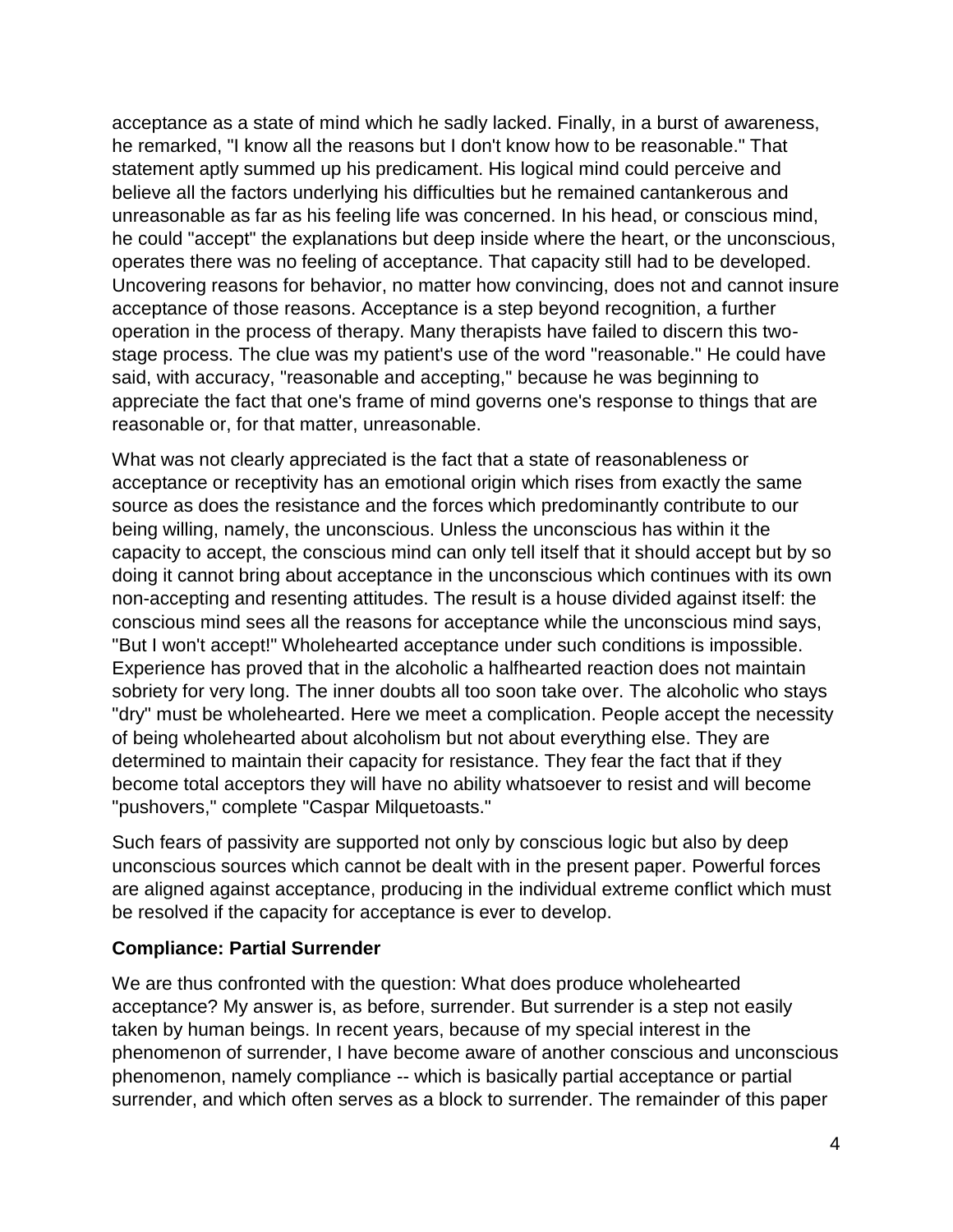will concern itself with that reaction and how it throws light on the handling of patients, particularly alcoholics.

Compliance needs careful definition. It means agreeing, going along, but in no way implies enthusiastic, wholehearted assent and approval. There is a willingness not to argue or resist but the cooperation is a bit grudging, a little forced; one is not entirely happy about agreeing. Compliance is, therefore, a word which portrays mixed feelings, divided sentiments. There is a willingness to go along but at the same time there are some inner reservations which make that willingness somewhat thin and watery. It does not take much to overthrow this kind of willingness. The existence of this attitude will probably appear as neither strange nor new. Nor is it, until one begins to see how it operates in the unconscious.

One thing must be made absolutely clear: There is a world of difference between' thinking of compliance in conscious terms and in unconscious terms. The following discussion is focused wholly on unconscious reactions and cannot be translated into conscious reactions until the possible effect of the former upon the latter is appreciated. An illustration at this point may be helpful. An alcoholic, at the termination of a long and painful spree, decides that he has had enough. This decision is announced loudly and vehemently to all who will listen. His sincerity cannot be questioned. He means every word of it. Yet he knows, and so do those who hear him, that he will be singing another tune before many weeks have elapsed. For the moment he seems to have accepted his alcoholism but it is only with a skin-deep assurance. He will certainly revert to drinking. What we see here is compliance in action. During the time when his memory of the suffering entailed by a spree is acute and painful he agrees to anything and everything. But deep inside, in his unconscious, the best he can do is to comply -- which means that, when the reality of his drinking problem becomes undeniable, he no longer argues with incontrovertible facts. The fight, so to speak, has been knocked out of him. As time passes and the memory of his suffering weakens, the need for compliance lessens. As the need diminishes, the half of compliance which never really accepted begins to stir once more and soon resumes its way. The need for accepting the illness of alcoholism is ignored because, after all, deep inside he really did not mean it, he had only complied. Of course consciously the victim of all this is completely in the dark. What he gets is messages from below which slowly bring about a change in conscious attitudes. For a while drink was anathema but now he begins to toy with the thought of one drink, and so on, until finally, as the non-cooperative element in compliance takes over, he has his first drink. The other half of compliance has won out; the alcoholic is the unwitting victim of his unconscious inclinations.

It is the nature of the word to have this two-faced quality of agreeing and then reneging. It is only by realizing the widespread ramification of the compliance tendency that its farflung importance can be appreciated.

One of the first things to recognize is the fact that the presence of compliance blocks the capacity for true acceptance. Since compliance is a form of acceptance, every time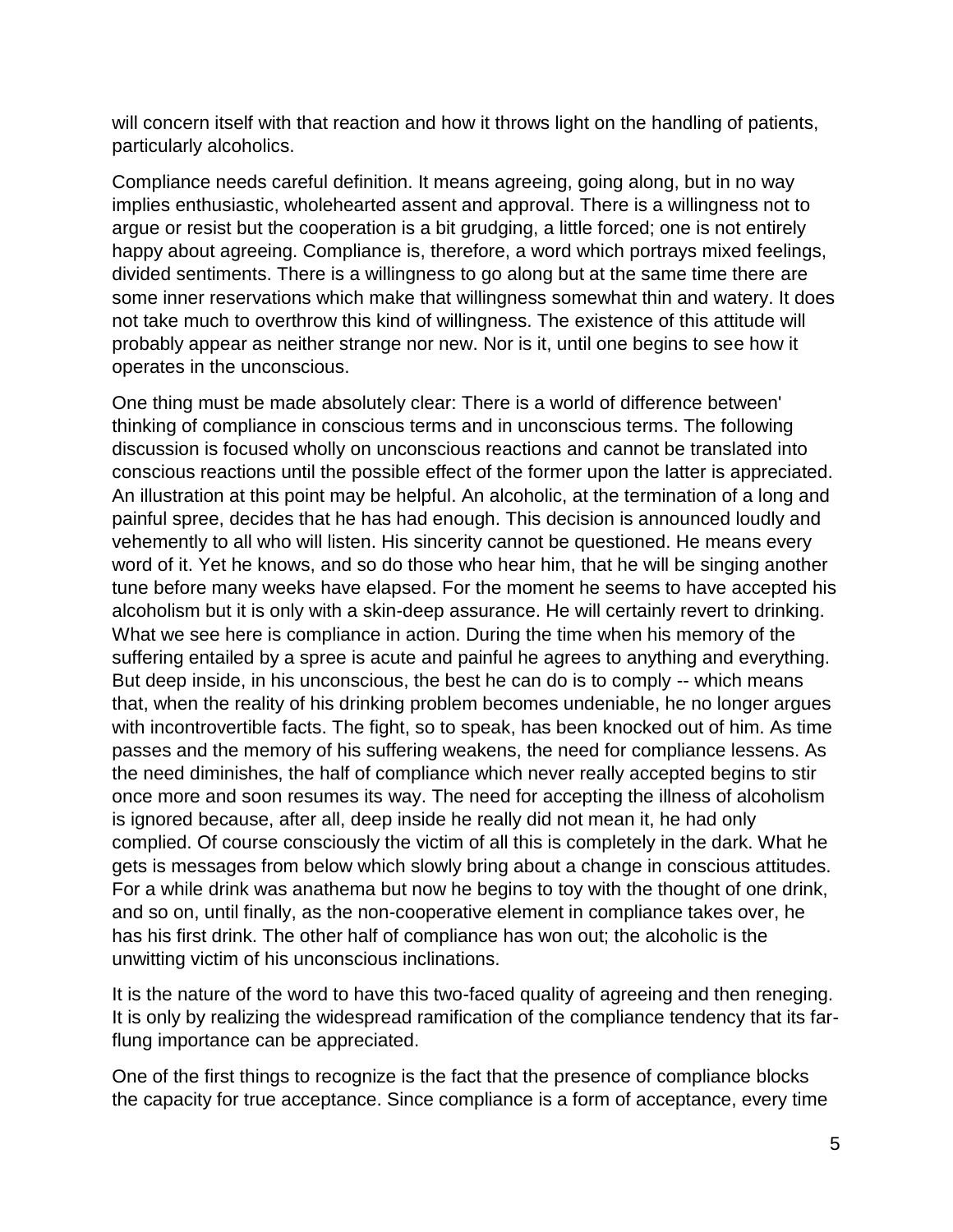the individual is faced with the need to accept something he falls back on compliance, which serves for the moment -- the individual consciously believing that he has accepted. But since he has no real capacity to accept, he is soon swinging in the other direction, his seeming acceptance a thing of the past. In other words, the best an inwardly complying person can do toward acceptance is to comply. During treatment the patient regularly is surprised to learn that his previous tendency to agree in order to be agreeable was merely a lot of compliance without any genuine capacity to accept.

This unconscious split in the compliance mechanism has deep psychosomatic reverberations. One patient, who had uncovered a wide streak of compliance, had a dream in which he placed the two components of compliance side by side, disclosing their utter incompatibility. What he saw was that his wish to be cooperative and well liked while yet maintaining his ego intact meant certain conflict, with other people whose very existence was a threat to his own ego. He was torn by the dilemma of being nice and pleasant or being a man and holding his own. His next dream contained a busy ferry-boat plying back and forth across a river. As the patient watched, it went faster and faster and faster, the patient following its motion closely. Soon it seemed as if he were following the flight of a tennis ball while sitting at the net, his head turning more and more rapidly until finally he became giddy and woke up feeling dizzy. When the patient, and physician, saw the connection between this dream and the dilemma of his preceding dream, he laughed and remarked, "You know, I have been doctoring for many years and have heard all about this psychosomatic business, but I never thought I would learn about it from myself."

Compliance creates other problems for the individual. Since it says "yes" on the surface and "no" inside, it contributes to the sense of guilt. The person who says yes and feels the opposite has an inward realization that he is a two-faced liar; this stirs up his conscience and evokes a feeling of guilt. Compliance also adds mightily to the problems of inferiority. The guilt reaction increases the sense of inferiority but the compliance response engrafts it even more. The unconscious situation can be outlined thus: Compliance is a form of agreeing, of never standing up for one-self. When that response is automatic, routine and unvarying, the individual gets a feeling that he cannot stand up for himself; this inevitably augments his inferiority problems.

#### **Compliance and Alcoholism**

It is now possible to link compliance with the problem of alcoholism and also to the theory of surrender. The link between alcoholism and compliance has already been shown in the alcoholic's repeated vows that he would never take another drink, vows which go by the board because of the inner inability to do more than comply. The presence of a strong vein of unconscious compliance in the alcoholic can be demonstrated in other ways. Alcoholics are a notably pleasant and agreeable group with a marked tendency to say yes when approached directly. They claim they want to be well liked -- hence their willingness to promise anything. Yet -- and here the other side of the compliance reaction is manifest -- they balk at the showdown and are' ever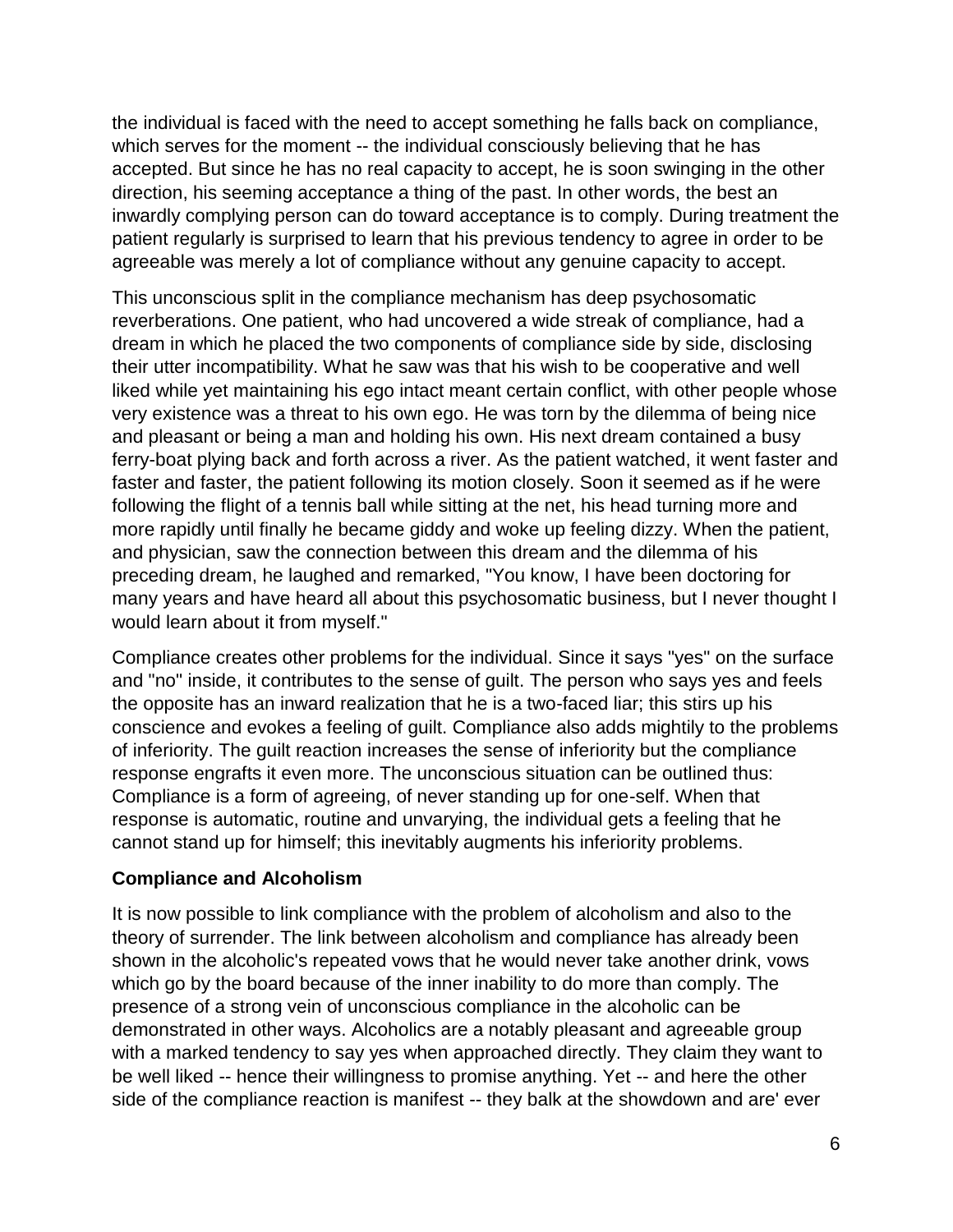likely to renege on their original promises. As another illustration, they are keen to go to a show, buy tickets in advance, and then on the night of the performance wish they had never had the idea. Characteristically, one man always calls up at the last moment for a date, knowing that if he had made the engagement in advance his present wish would later appear as a "must" which he had to live up to. He, like so many of his kind, has to do things on the spur of the moment. Otherwise, the contrary half gets into action and the project is opposed and quashed. A favorite remark, "Let's have some fun," must mean immediately: the desire evaporates if there is any planning to be done. Often alcoholics go downtown merely looking for fun with not a thought of a drink on their minds -- in fact, quite "compliant" to the need for sobriety. When they find the fun, however, the chances are that they will be in trouble before, the night is over. Undoubtedly the initial restlessness which stimulated the need for some fun had its origin in the early rumblings of the noncompliance elements. Much of the apparent dual personality of alcoholics becomes understandable if their behavior is seen in the light of conflicting trends.

The next point, the relationship between compliance and surrender, has already been intimated in the remark that compliance blocks the capacity to surrender. The inability to surrender may seem a small loss until the matter is studied more thoughtfully.

After an act of surrender, the individual reports a sense of unity, of ended struggles, of no longer divided inner counsel. He knows the meaning of inner wholeness and, what is more, he knows from immediate experience the feeling of being wholehearted about anything. He recognizes for the first time how insincere his previous protestations actually were. If he is a member of Alcoholics Anonymous, he travels around to meetings proclaiming the need for honesty -- usually, at the start of his pilgrimage, with a certain amount of surprise and wonder in his voice. Quite frankly, before he was able to embrace the program, he had no idea he was a liar, dishonest in his thoughts; but now that A.A. is making sense -- that is, he is accepting A.A. wholeheartedly and without reservations -- he sees that previously he had never truly accepted anything. The A.A. speaker does not follow through to state that, formerly, all he had been doing was complying; but if asked, he nods his head in vigorous assent, saying, "That's exactly what I was doing." A more articulate individual, after a little thought, added: "You know, when I think back on it that was all I knew how to do. I supposed that was the way it was with everybody. I could not conceive of really giving up. The best I could do was comply, which meant I never really wanted to quit drinking, I can see it all now but I certainly couldn't then."

Obviously this speaker is reporting the loss of his compliant tendencies, occurring,' let it be noted, when he gave up, surrendered, and thus was able wholeheartedly to follow the A.A. program. Let it further be noted that this new honesty arises automatically, spontaneously; the individual does not have the slightest inkling that this development is in prospect. It represents a deep unconscious shift in attitude and one certainly for the better.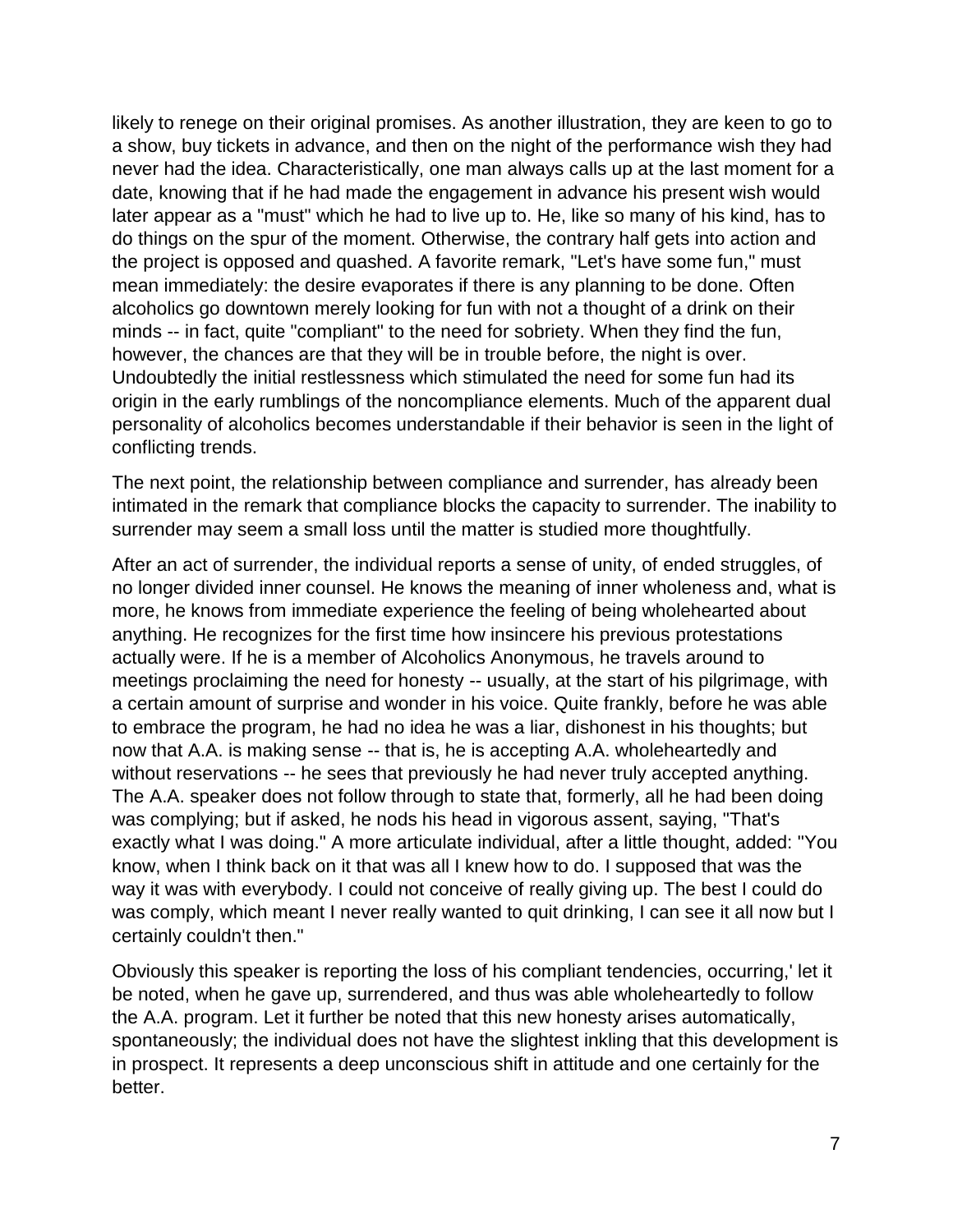It is now possible to see the usurping, dog-in-the-manger role of compliance. As long as compliance is functioning, there is halfway but never total surrender. But the halfway surrender and acceptance, serving as it does to quell the fighting temporarily, deceives both the individual and the onlooker, neither of whom is able to detect the unconscious compliance in the reaction of apparent yielding. It is only when a real surrender occurs that compliance is knocked out of the picture, freeing the individual for a series of wholehearted responses -- including, in the alcoholic, his acceptance of his illness and of his need to do something constructive about it.

Enough has been said, it would seem, to show the significance and the importance of understanding the relationship between compliance and the ability to surrender and accept. They are in complete opposition. As long as the former controls reactions, there can be no wholehearted acceptance, only the halfhearted kind which is admittedly not sufficient. Results of real value can only come about when the compliant reactions have been successfully dissipated.

#### No Easy Road to Understanding

Some will ask how this can be brought about. The answer, insofar as I have been able to formulate it, is long, involved and rather hazy. Experience shows that through psychotherapy the dominance of compliance over the unconscious can slowly be superseded, and that through the A.A. experience compliance can be temporarily and sometimes permanently blotted out. There does not appear to be any easy road to real understanding of this problem.

The preceding materials can now be summed up. It was pointed out that in an earlier article on the phenomenon of surrender, the tie of surrender to acceptance had not been sufficiently stressed. It was also pointed out that the concept of acceptance is freely talked about but rarely if ever made an object of study. Some observations regarding the nature of acceptance were reported and it was shown to contain two possible reactions which we called wholehearted acceptance and halfhearted. It was then demonstrated how half-heartedness and compliance were closely allied. The nature of compliance was next discussed and, lastly, the antipathetic relationship between compliance on the one hand and surrender and acceptance on the other.

This is a long and rather circuitous route to the point of this paper, namely, that surrender is essential to wholehearted acceptance and that unconscious compliance, which is a halfway surrender, can be a vital block to genuine surrender. It was then pointed out that alcoholics frequently show marked unconscious compliant trends which not only help to explain some puzzling aspects of their behavior but also account for their frequent inability to respond meaningfully to treatment. Since the presence of these trends has been more clearly recognized, the response of many patients to therapy has been considerably more satisfactory. These considerations have been presented in the hope that others also may find that a recognition of the processes of surrender,